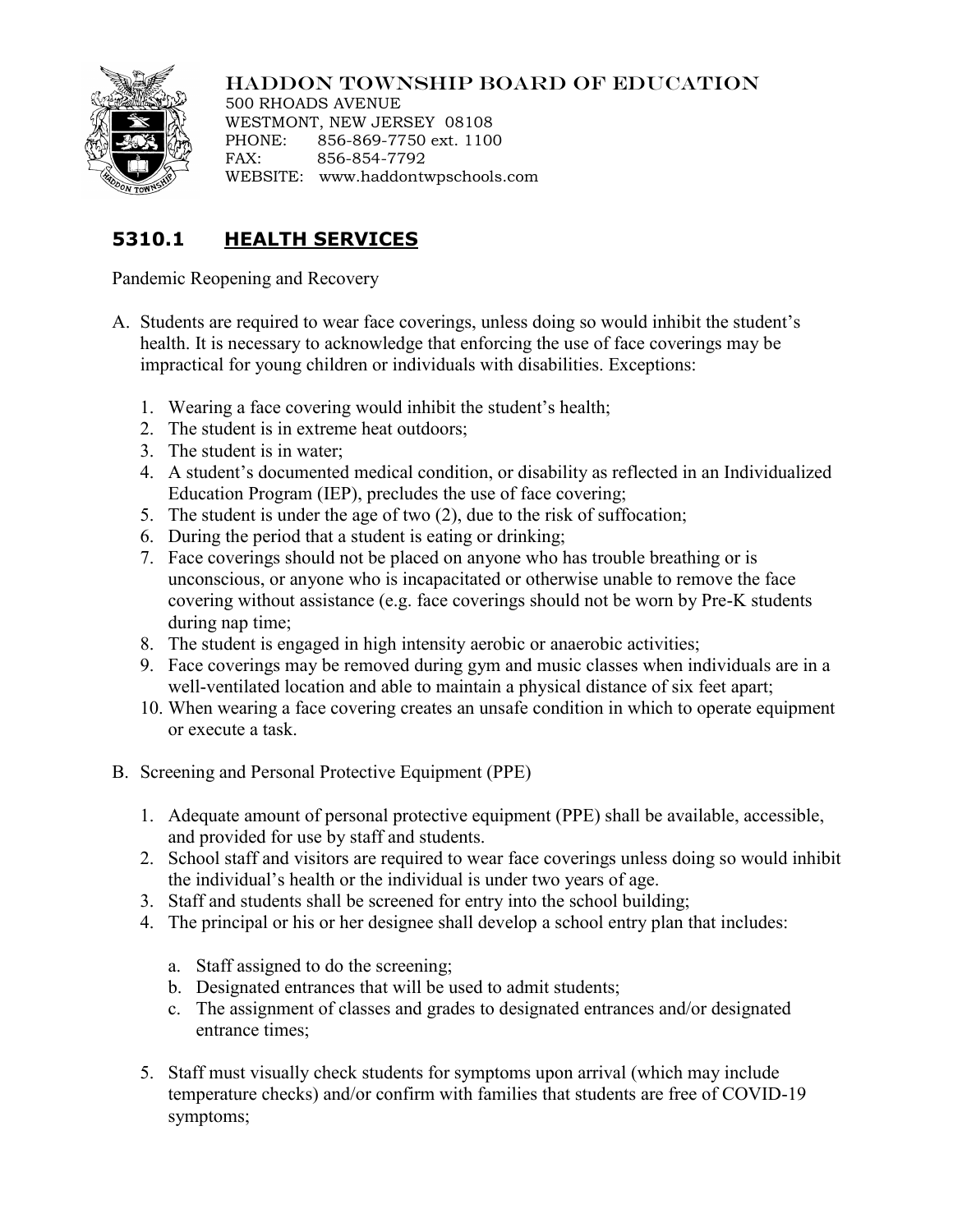- 6. Health checks must be conducted safely and respectfully, and in accordance with any applicable privacy laws and regulations;
- 7. Results must be documented when signs/symptoms of COVID-19 are observed;
- 8. Screening procedures shall take into account students with disabilities and accommodations that may be needed in the screening process for those students;
- C. Procedures for symptomatic staff and students:
	- 1. The school principal or his or her designee shall establish an isolation space;
	- 2. Students and staff with symptoms related to COVID-19 shall be safely and respectfully isolated from others. Students should remain in isolation with continued supervision and care until picked up by an authorized adult;
	- 3. Staff must provide continuous monitoring of symptoms;
	- 4. The [current Communicable Disease Service g](https://www.nj.gov/health/cd/)uidance for illness reporting shall be followed;
	- 5. If a staff member becomes aware that an individual who has spent time in a district facility tests positive for COVID-19, the staff members shall notify the principal and the school nurse. The school nurse shall immediately notify local health officials, staff, and families of a confirmed case while maintaining confidentiality;
- D. Preparations for when someone tests positive for COVID-19:
	- 1. The [current Communicable Disease Service](https://www.nj.gov/health/cd/) guidance for illness reporting shall be followed;
	- 2. Readmittance to school shall be consistent with [Department of Health guidance and](https://www.state.nj.us/health/cd/topics/covid2019_schools.shtml)  [information for schools](https://www.state.nj.us/health/cd/topics/covid2019_schools.shtml) and Department of Health/Communicable Disease Service's [Quick Reference Guidance on Discontinuation of Transmission-Based Precautions and](https://www.nj.gov/health/cd/documents/topics/NCOV/COVID-QuickRef_Discont_Isolation_and_TBP.pdf)  [Home Isolation for Persons Diagnosed with COVID-19;](https://www.nj.gov/health/cd/documents/topics/NCOV/COVID-QuickRef_Discont_Isolation_and_TBP.pdf)
	- 3. Contact tracing shall be initiated including records of groups/cohorts, assigned staff, and daily attendance.
- E. Protocols to address a positive case:

Students and employees may be asked to leave or not come into school if they test positive for COVID-19 or exhibit one or more of the symptoms of COVID-19, based on CDC guidance that is not otherwise explained:

- 1. A fever of 100° F or greater;
- 2. Cough;
- 3. Shortness of breath or difficulty breathing;
- 4. Chills;
- 5. Repeated shaking with chills;
- 6. Muscle pain;
- 7. Headache;
- 8. Sore throat;
- 9. New loss of taste or smell;
- 10. Fatigue;